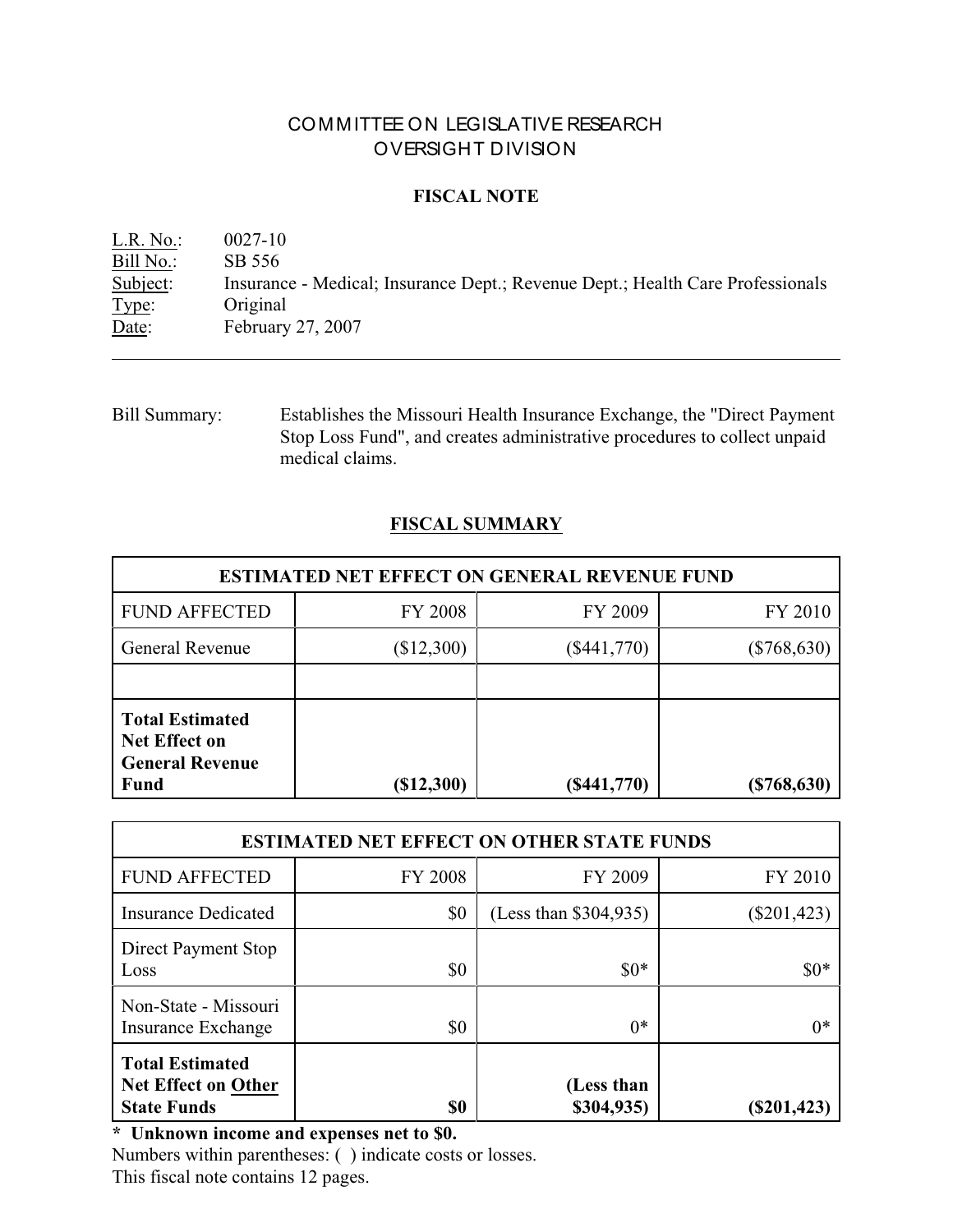L.R. No. 0027-10 Bill No. SB 556 Page 2 of 12 February 27, 2007

| <b>ESTIMATED NET EFFECT ON FEDERAL FUNDS</b>                        |                |         |         |  |
|---------------------------------------------------------------------|----------------|---------|---------|--|
| <b>FUND AFFECTED</b>                                                | <b>FY 2008</b> | FY 2009 | FY 2010 |  |
|                                                                     |                |         |         |  |
| <b>Total Estimated</b><br>Net Effect on All<br><b>Federal Funds</b> | \$0            | \$0     |         |  |

| <b>ESTIMATED NET EFFECT ON FULL TIME EQUIVALENT (FTE)</b>    |                |         |         |  |
|--------------------------------------------------------------|----------------|---------|---------|--|
| <b>FUND AFFECTED</b>                                         | <b>FY 2008</b> | FY 2009 | FY 2010 |  |
| General Revenue                                              |                | 13      |         |  |
| <b>Insurance Dedicated</b>                                   |                |         |         |  |
| <b>Total Estimated</b><br><b>Net Effect on</b><br><b>FTE</b> |                | רו      |         |  |

 $\boxtimes$  Estimated Total Net Effect on All funds expected to exceed \$100,000 savings or (cost).

 $\Box$  Estimated Net Effect on General Revenue Fund expected to exceed \$100,000 (cost).

| <b>ESTIMATED NET EFFECT ON LOCAL FUNDS</b> |                |         |         |  |
|--------------------------------------------|----------------|---------|---------|--|
| <b>FUND AFFECTED</b>                       | <b>FY 2008</b> | FY 2009 | FY 2010 |  |
| Local Government                           | \$0            | \$0     | \$0     |  |

# **FISCAL ANALYSIS**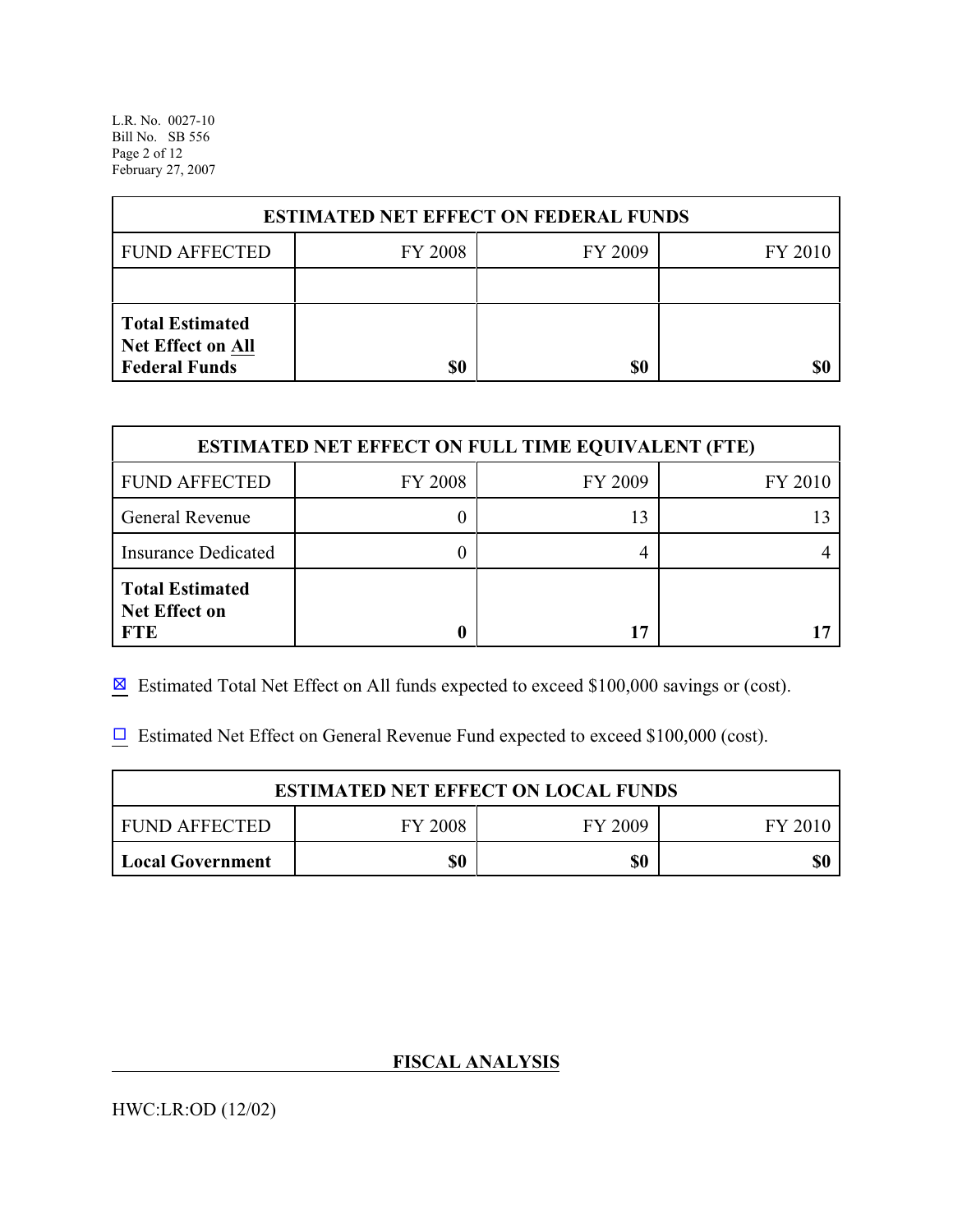L.R. No. 0027-10 Bill No. SB 556 Page 3 of 12 February 27, 2007

#### ASSUMPTION

Officials from the **Office of Administration (COA) - Administrative Hearing Commission, COA - Division of Accounting, Missouri Department of Transportation, Department of Health and Senior Services, Department of Labor and Industrial Relations, Department of Social Services, Department of Public Safety (DPS) - Director's Office, Office of the Governor, Missouri Consolidated Health Care Plan, Department of Mental Health, Missouri Department of Conservation, Office of State Auditor, Missouri Senate,** and **Office of State Treasurer** assume the proposal will have no fiscal impact on their organizations.

Officials from the **DPS - Missouri State Highway Patrol** defer to the Missouri Department of Transportation for response regarding the fiscal impact of this proposal on their organization.

Officials from the **Office of Attorney General (AGO)** assume that the Department of Insurance, Financial and Professional Regulation (DIFP) would provide counsel to the Missouri Health Insurance Exchange Board. If this is not the case, the AGO would require additional staffing. In addition, there is a substantial likelihood that decisions of the board relating to the terms under which an insurer could participate in the exchange would be the subject of litigation. If such litigation were referred to the AGO for defense, the AGO assumes that additional staffing (likely an experienced Assistant Attorney General III) and/or expense and equipment may be necessary, on a temporary basis. Such costs would likely not exceed \$100,000.

**Oversight** assumes the AGO would seek additional funding through the appropriations process in the event the DIFP does not provide counsel to the Missouri Health Insurance Exchange Board and, also, in the event the board makes decisions that result in litigation. **Oversight** assumes the potential for counsel to the Board and litigation to be speculative and is not presenting those costs in the fiscal note.

Officials from the **Office of Secretary of State (SOS)** state the proposal creates the Missouri health insurance exchange and the "Direct Payment Stop Loss Fund" to coordinate and administer group and individual health insurance plans for the entire state. The Department of Insurance, Financial and Professional Regulation and the Department of Health and Senior Services are to promulgate rules to carry out these provisions. These rules would be published in both the Missouri Register and Code of State Regulations. These rules may require as many as 200 pages in the Code of State Regulations and 300 pages in the Missouri Register because of cost statements and fiscal notes, etc. that are not repeated in the Code. The estimated cost of a page in the Missouri Register is \$23. The estimated cost of a page in the Code of State ASSUMPTION (continued)

Regulations is \$27. The SOS estimates a total cost of \$12,300 [(300 pgs.  $X$  \$23) + (200 pgs.  $X$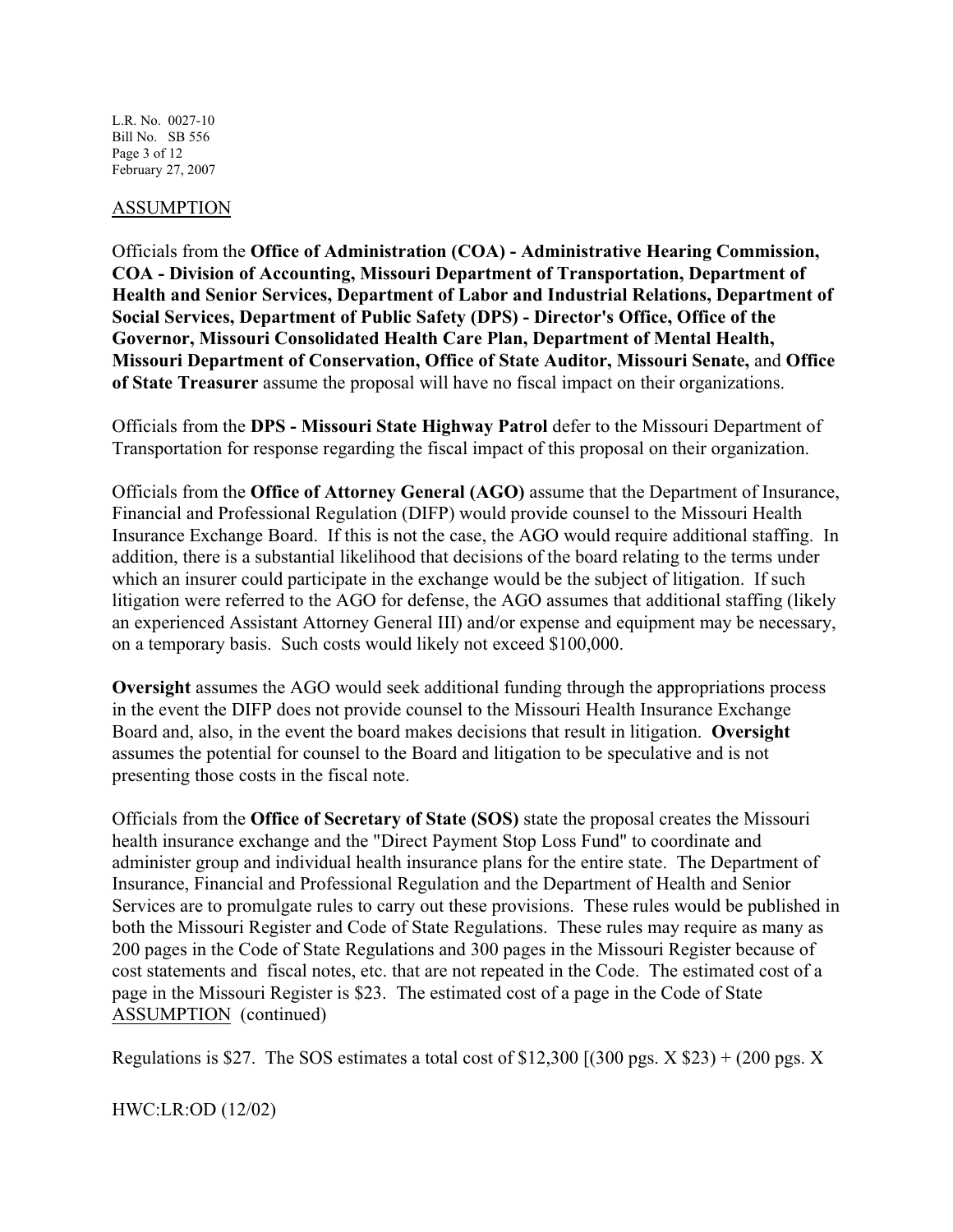L.R. No. 0027-10 Bill No. SB 556 Page 4 of 12 February 27, 2007

\$27)]. These costs are estimates and depend on the number of rules printed, rescinded, and amended.

Officials from the **Department of Insurance, Financial and Professional Regulation (DIFP)** state in order to implement the provisions this proposal, particularly section 376.1850, the DIFP will require one Insurance Product Analyst II (\$30,408 annually), one Research Analyst II FTE (\$32,652 annually), and one Office Support Assistant (Keyboarding - \$20,724 annually). The FTEs would be responsible for data entry, tracking, customer service and for information management and coordinating with other state agencies relating to this mandate. The proposal asks for data to be collected annually on almost all residents of the state of Missouri regarding the type of health insurance coverage they have. There are also requirements for the DIFP to certify compliance of all health plans sold in the exchange. These FTE will also be providing assistance to the administrator and board of directors for the exchange in a number of areas that require department input. Depending upon the amount of paperwork received, the department may need to request additional FTE.

The DIFP would require a new database to track and maintain the information collected in section 376.1850. Depending upon the amount of information retained and requested from the DIFP, the Office of Administration -Information Technology Services Division (COA-ITSD) would need an additional one-time appropriation to create or contract out the development of the database. The DIFP estimates this cost to be under \$100,000. Ongoing maintenance of the database would be significantly less and should be covered under existing appropriations. However, if the ongoing database maintenance cost is significantly higher than expected, the DIFP would request additional appropriations through the budget process.

To administer or assist with the contract to administer the "Direct Payment Stop Loss Fund", the DIFP would require one Accounting Specialist I FTE (\$32,652 annually). The FTE would be responsible for monitoring the fund and any payments into and distributed out of the fund. The FTE would also be responsible, depending upon whether or not administration of the fund was contracted by the department, for drafting, working with COA Purchasing as necessary and monitoring any contract to administer the fund.

The DIFP estimates the total cost of this proposal to be less than \$304,935 for FY 09 and \$201,423 for FY 10.

Officials from the **Department of Revenue (DOR)** state in order to complete the functions provided for in the proposal, the DOR would require 6 Legal Council (\$41,424 each annually) to represent the director, 3 Appeals Referee I for hearing officers (\$42,480 each annually), 1 ASSUMPTION (continued)

Management Analyst Specialist I (\$40,860 annually), 1 Tax Processing Tech III (\$30,408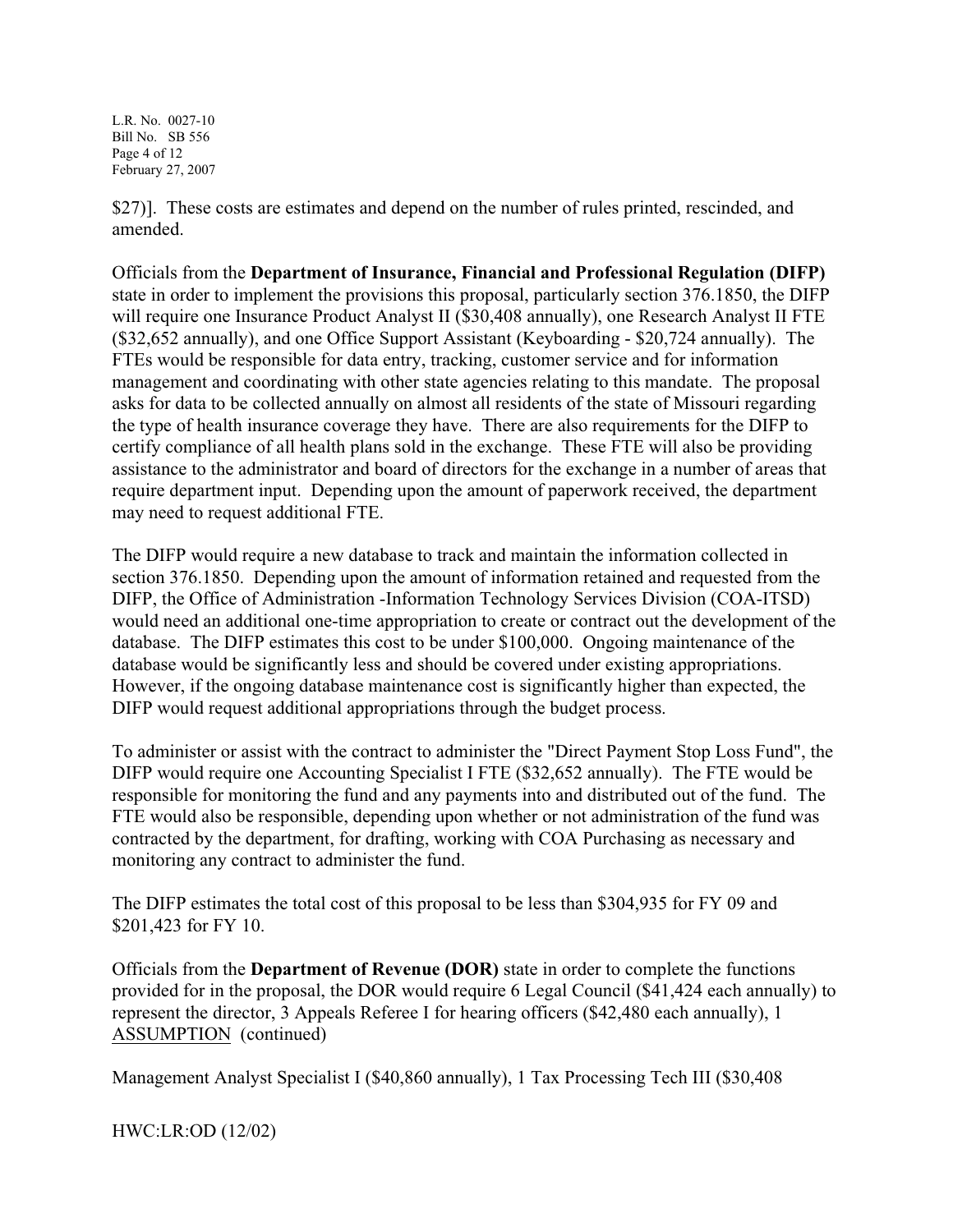L.R. No. 0027-10 Bill No. SB 556 Page 5 of 12 February 27, 2007

annually), and 2 Senior Office Support Assistants (\$25,980 each annually).

The **ITSD DOR** estimates the information technology portion of this request can be accomplished within existing resources. However, if priorities shift, additional FTE/overtime would be needed to implement the provisions of the proposal. The ITSD DOR estimates that this legislation could be implemented utilizing 3 existing CIT III for 12 months at a rate of \$150,696.

**Oversight** has, for fiscal note purposes only, changed the starting salary for Appeals Referee 1 (6 FTE); Management Analyst Specialist I (1 FTE); Tax Processing Tech III (1 FTE); and Senior Office Support Assistants (2 FTE) to correspond to the second step above minimum for comparable positions in the state's merit system pay grid. This decision reflects a study of actual starting salaries for new state employees for a six month period and the policy of the Oversight Subcommittee of the Joint Committee on Legislative Research.

**Oversight** notes the provisions of Chapter 376.1852 impacting the DOR are effective January 1, 2009. Therefore, **Oversight** is presenting costs for the DOR for six months of FY 09.

**Oversight** notes the proposal establishes the Missouri Health Insurance Exchange (Exchange), a non-state insurance exchange that acts as a mechanism through which carriers and insurers offer insurance policies to eligible Missouri residents. All operating expenses of the Exchange are to be paid from funds collected by and on behalf of the Exchange. **Oversight**, for fiscal note purposes, assumes unknown funds collected and paid out on behalf of the Exchange will net to zero.

**Oversight** also notes the proposal calls for the establishment of the Direct Payment Stop Loss Fund within the state treasury which is to be administered by the DIFP. The Direct Payment Stop Loss Fund is to be funded by appropriations, gifts, grants, and bequests. **Oversight** assumes unknown income and distributions from the Direct Payment Stop Loss Fund will net to zero.

FISCAL IMPACT - State Government FY 2008

(10 Mo.)

FY 2009 FY 2010

**GENERAL REVENUE FUND**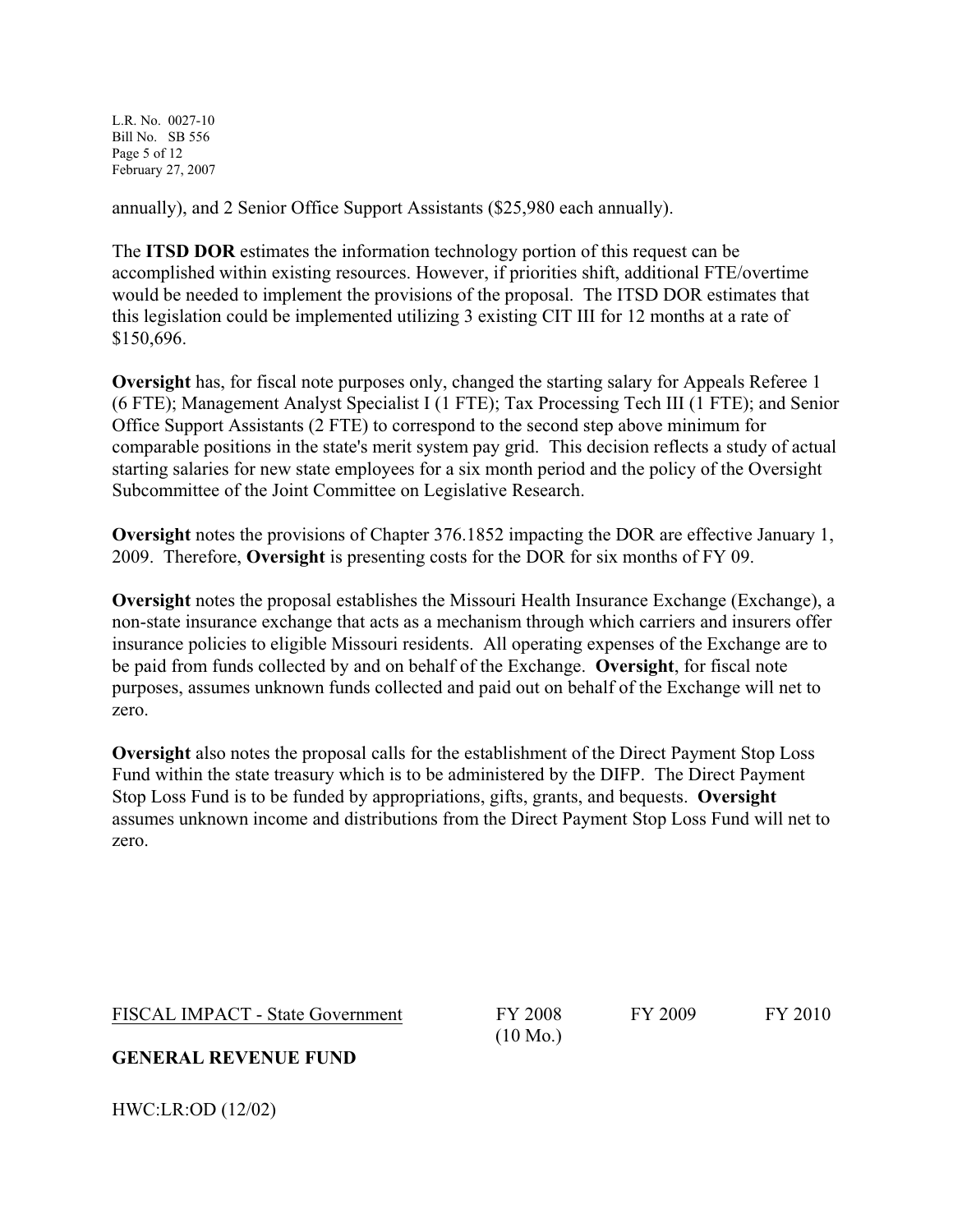L.R. No. 0027-10 Bill No. SB 556 Page 6 of 12 February 27, 2007

| Costs - Office of Secretary of State<br>Printing and publishing costs | (\$12,300)         | \$0               | \$0             |
|-----------------------------------------------------------------------|--------------------|-------------------|-----------------|
| Costs - Department of Revenue                                         |                    |                   |                 |
| Personal service costs (13.0 FTE)                                     | \$0                | $(\$242,268)$     | $(\$502,527)$   |
| Fringe benefits                                                       | \$0                | (\$109,651)       | $(\$227,444)$   |
| Equipment and expense                                                 | \$0                | $(\$89,851)$      | $(\$38,659)$    |
| <b>Total Cost - Department of Revenue</b>                             | \$0                | (\$441,770)       | $(\$768,630)$   |
| FTE Change - DOR                                                      | $0.0$ FTE          | <b>13.0 FTE</b>   | <b>13.0 FTE</b> |
| <b>ESTIMATED NET EFFECT ON</b>                                        |                    |                   |                 |
| <b>GENERAL REVENUE FUND</b>                                           | ( \$12,300)        | ( \$441,770)      | ( \$768, 630)   |
| Estimated Net FTE Change for General                                  |                    |                   |                 |
| Revenue Fund                                                          | $0.0$ FTE          | <b>13.0 FTE</b>   | 13.0 FTE        |
| <b>INSURANCE DEDICATED FUND</b>                                       |                    |                   |                 |
| Costs - DIFP                                                          |                    |                   |                 |
| Personal service costs (4.0 FTE)                                      | \$0                | \$122,331)        | (\$125,389)     |
| Fringe benefits                                                       | \$0                | $(\$55,367)$      | $(\$56,751)$    |
| Equipment and expense                                                 | \$0                | $(\$27,237)$      | (\$19,283)      |
| One-time database development costs                                   |                    | (Less than        |                 |
|                                                                       | \$0                | \$100,000)        | \$0             |
| <b>Total Cost - DIFP</b>                                              |                    | (Less than        |                 |
|                                                                       | \$0                | \$304,935)        | $(\$201,423)$   |
| FTE Change - DIFP                                                     | $0.0$ FTE          | <b>4.0 FTE</b>    | <b>4.0 FTE</b>  |
| <b>ESTIMATED NET EFFECT ON</b>                                        |                    |                   |                 |
| <b>INSURANCE DEDICATED FUND</b>                                       |                    | <u>(Less than</u> |                 |
|                                                                       | <u>\$0</u>         | \$304,935)        | $(\$201,423)$   |
| Estimated Net FTE Change for Insurance                                |                    |                   |                 |
| <b>Dedicated Fund</b>                                                 | $0.0$ FTE          | <b>4.0 FTE</b>    | <b>4.0 FTE</b>  |
|                                                                       |                    |                   |                 |
| FISCAL IMPACT - State Government                                      | FY 2008            | FY 2009           | FY 2010         |
|                                                                       | $(10 \text{ Mo.})$ |                   |                 |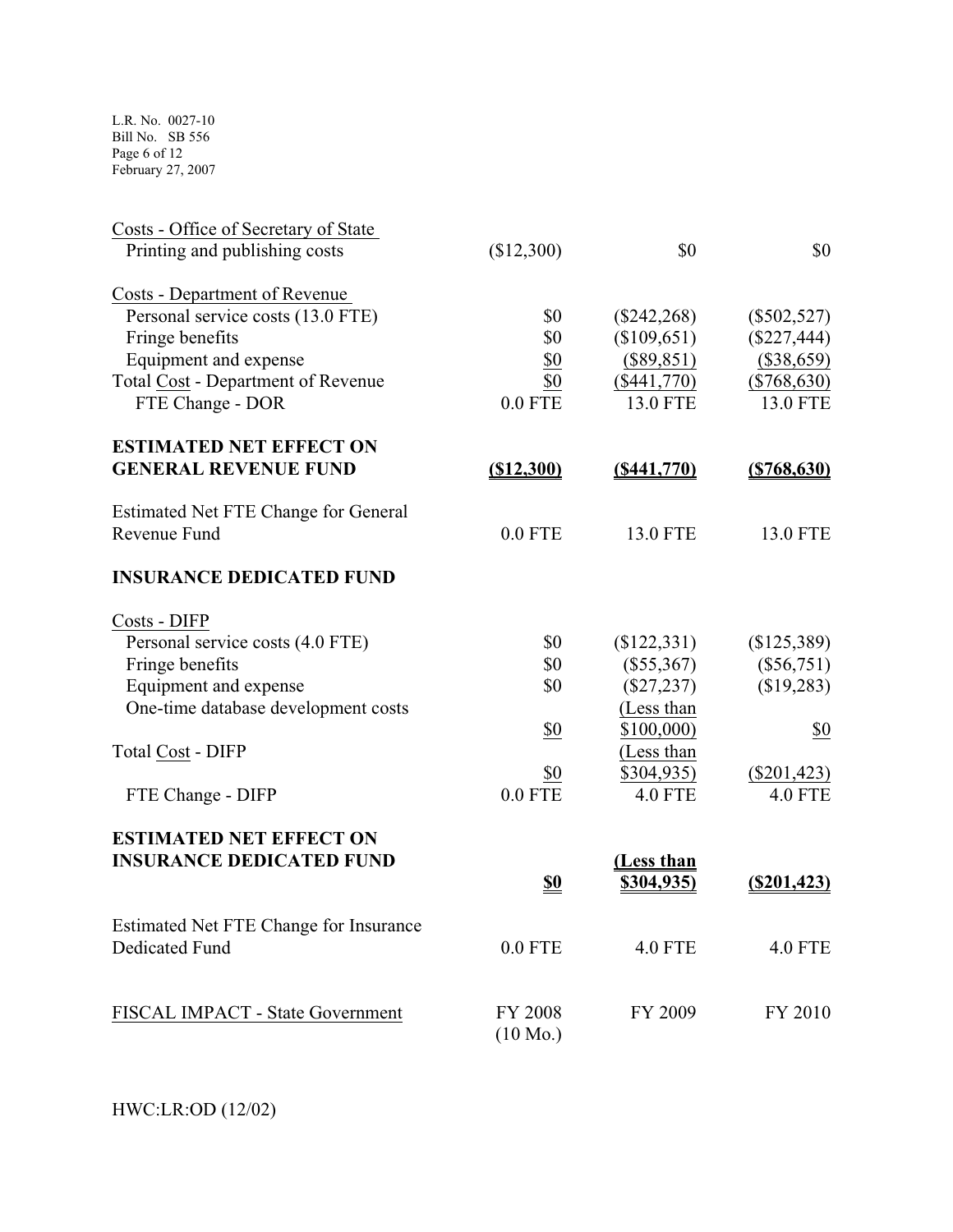L.R. No. 0027-10 Bill No. SB 556 Page 7 of 12 February 27, 2007

## **DIRECT PAYMENT STOP LOSS FUND**

| Income - DIFP                        |                    |            |            |
|--------------------------------------|--------------------|------------|------------|
| Appropriations, contributions, etc.  | \$0                | Unknown    | Unknown    |
| Costs - DIFP                         |                    |            |            |
| Payments of qualifying claims from   |                    |            |            |
| insurers                             | \$0                | (Unknown)  | (Unknown)  |
| <b>ESTIMATED NET EFFECT ON</b>       |                    |            |            |
| <b>DIRECT PAYMENT STOP LOSS</b>      |                    |            |            |
| <b>FUND</b>                          | <u>\$0</u>         | <u>\$0</u> | <u>\$0</u> |
| <b>NON-STATE - MISSOURI</b>          |                    |            |            |
| <b>INSURANCE EXCHANGE</b>            |                    |            |            |
| Income - Insurance Exchange          |                    |            |            |
| Insurance premiums and other funds   | \$0                | Unknown    | Unknown    |
| <b>Expenses - Insurance Exchange</b> |                    |            |            |
| Administrative expenses and claims   |                    |            |            |
| payments                             | \$0                | (Unknown)  | (Unknown)  |
| <b>ESTIMATED NET EFFECT ON</b>       |                    |            |            |
| <b>NON-STATE - MISSOURI</b>          |                    |            |            |
| <b>INSURANCE EXCHANGE</b>            | <u>\$0</u>         | <u>\$0</u> | <u>\$0</u> |
|                                      |                    |            |            |
| FISCAL IMPACT - Local Government     | <b>FY 2008</b>     | FY 2009    | FY 2010    |
|                                      | $(10 \text{ Mo.})$ |            |            |
|                                      | <u>so</u>          | <u>\$0</u> | <u>\$0</u> |

#### FISCAL IMPACT - Small Business

This proposal will impact small businesses as they will have to make annual reports to the Department of Insurance, Financial and Professional Regulation. FISCAL DESCRIPTION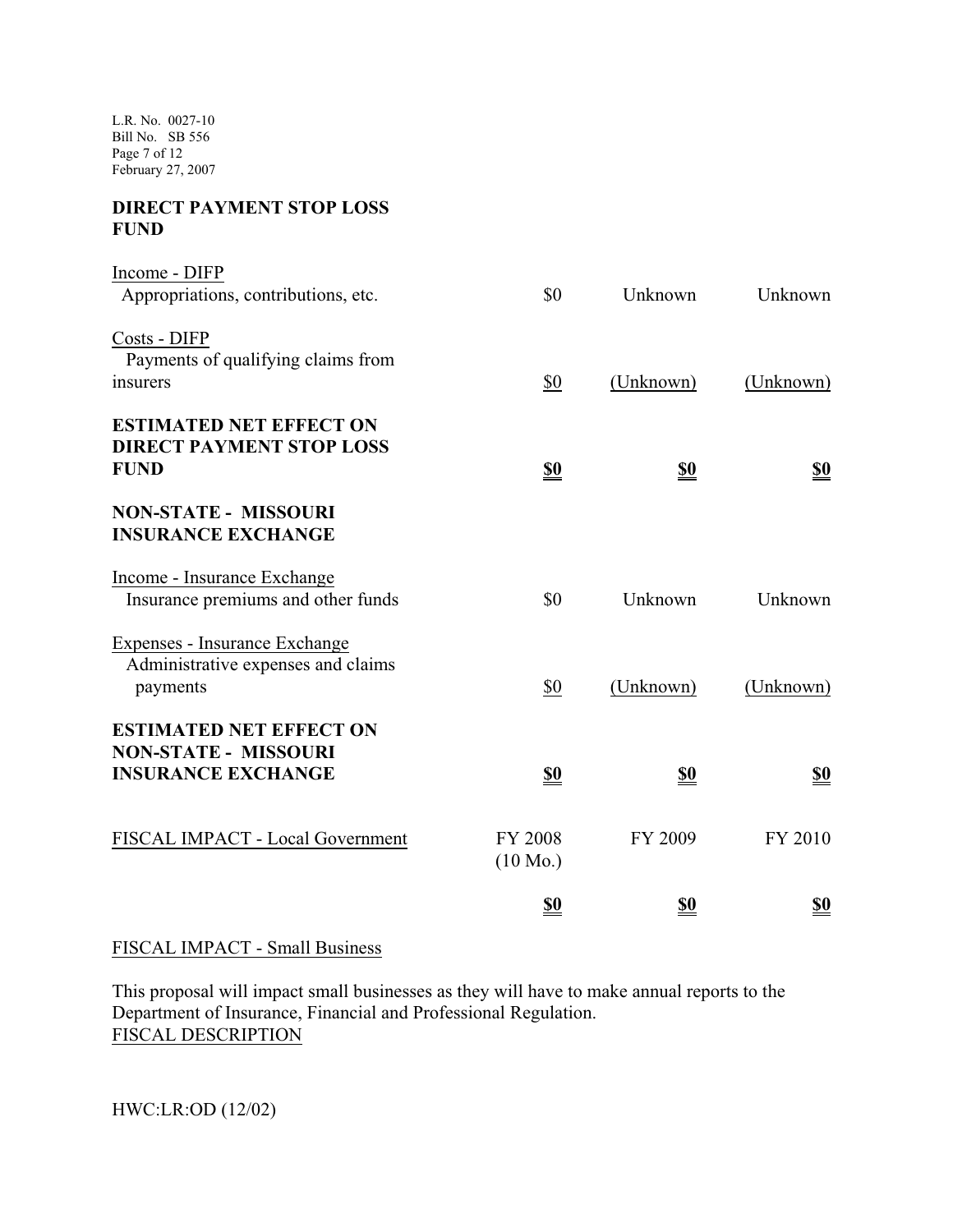L.R. No. 0027-10 Bill No. SB 556 Page 8 of 12 February 27, 2007

This proposal established the Missouri health insurance exchange, the "Direct Payment Stop Loss Fund", requires proof of insurance to be filed by certain individuals and employers, and allows the director of revenue to establish escrow accounts for unpaid medical claims .

ESTABLISHMENT OF THE MISSOURI HEALTH INSURANCE EXCHANGE - This proposal creates and establishes the Missouri Health Insurance Exchange through which eligible individuals and employer-groups can purchase health insurance. The exchange is created as a body corporate for the purpose of facilitating the availability, choice and adoption of private health insurance plans to eligible individuals and groups. The exchange will serve as a point of entry to determine eligibility to receive health plan benefits for Missouri residents, employers located in Missouri and their employees, students attending institutions of higher learning, and all other eligible individuals seeking to obtain health insurance coverage (Section 376.1603).

POWERS OF THE EXCHANGE BOARD - The exchange board is authorized and empowered to: (1) Administer all of the exchange's activities and contracts; (2) Establish procedures for operations of the exchange; (3) Prepare an annual budget for the exchange; (4) Enter into contracts with public or private entities to carry out the duties of the exchange, including contracts to administer applications, eligibility verification, enrollment, and premium payments for specific groups or populations. No organization that enters into a contract with the exchange shall be a carrier that offers plans through the exchange. The exchange shall not have the authority to enter into contracts with healthcare providers; (5) Take any legal action necessary or proper on behalf of the exchange; (6) Hire or contract with appropriate legal, actuarial, administrative personnel, and other advisors to provide technical assistance in the management and operation of the exchange; (7) Establish and execute a line of credit, and establish one or more cash and investment accounts to carry out the duties of the exchange; (8) Establish and collect administrative fees from carriers based on the number of persons covered by the plans or plans offered through the exchange by the carrier sufficient to fund the costs of administering the exchange; (9) Apply for grants from public and private entities; (10) Contract with sponsoring employers of participating employer-subsidized plans to act as the plan's administrator; (11) Establish procedures for the enrollment of eligible individuals, groups and other enrollees; and (12) Establish and manage a system for collecting premium payments made by, or on behalf of, individuals obtaining health insurance coverage through the exchange, including any premium payments made by enrollees, employers, or other organizations and any premium subsidies, and transmitting such payments to the chosen plans (Section 376.1609).

SERVICE CENTER - The proposal requires the exchange director to establish and administer at least one service center to provide information to applicants (Section 376.1615).

FISCAL DESCRIPTION (continued)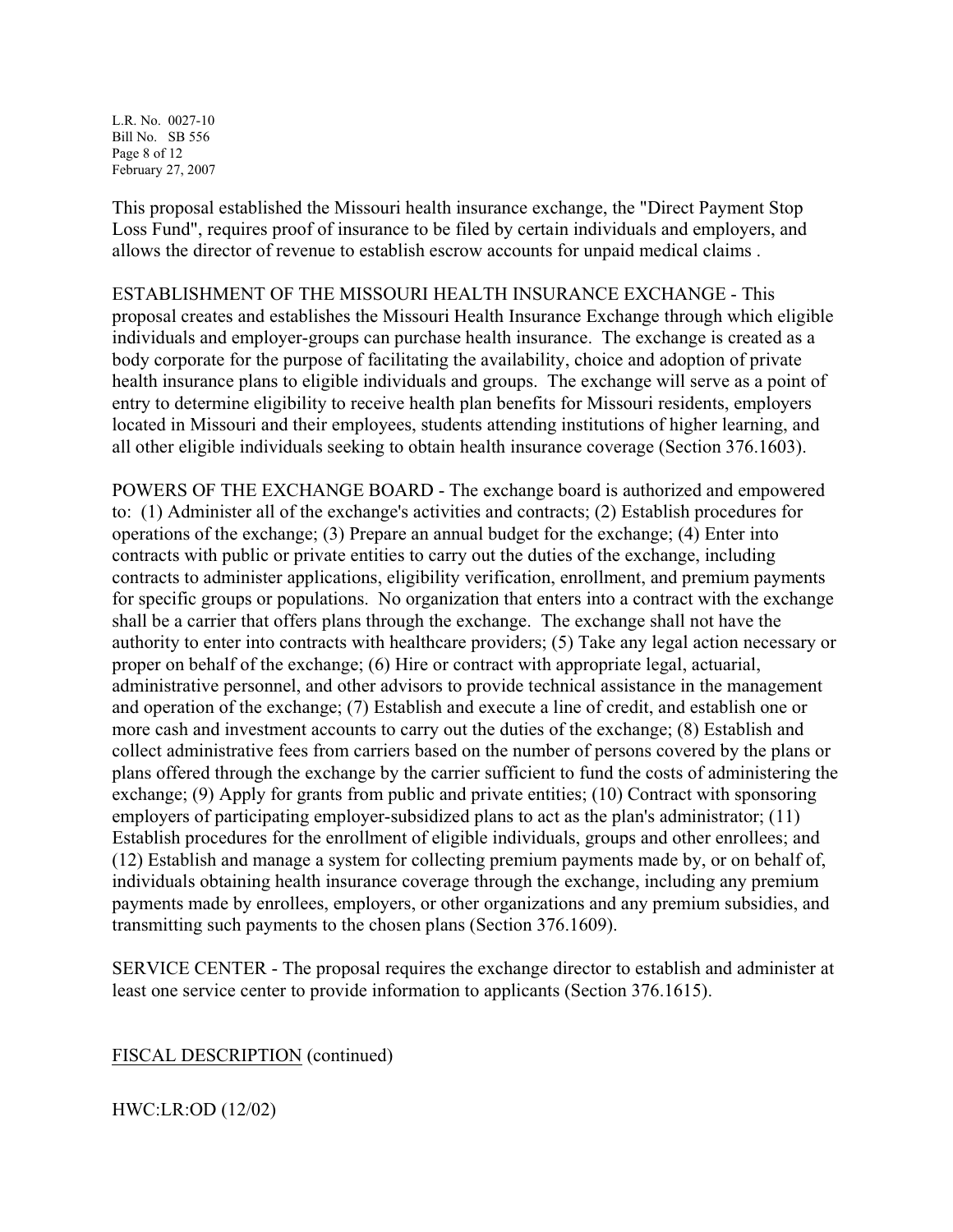L.R. No. 0027-10 Bill No. SB 556 Page 9 of 12 February 27, 2007

OPERATING EXPENSES OF THE EXCHANGE - All operating expenses of the exchange shall be paid from funds collected by or on behalf of the exchange. The accounts of the exchange are special fund accounts and the money in the accounts are not part of the general revenue fund of Missouri. The state may not provide general fund appropriations to the exchange and the obligations of the pool are not a debt of the state or a pledge of its credit. The assets of the exchange shall be exempt from taxation by the state and local government (Section 376.1618).

PARTICIPATION OF PLANS IN THE EXCHANGE - The exchange will offer to participating individuals only plans that have been certified by the director of the Department of Insurance. To be able to offer a plan through the exchange, a carrier must be licensed to issue health insurance in Missouri and be in good standing with the Department of Insurance.

The exchange shall begin offering health benefit plans beginning January 1, 2009 (Section 376.1621).

DIRECT PAYMENT STOP LOSS FUND - The proposal establishes the "Direct Payment Stop Loss Fund", to be administered by the director or the Department of Insurance. The direct payment stop loss fund shall be a fund from which carriers offering participating plans through the Missouri health insurance exchange may receive reimbursement, to the extent of funds available therefore, for claims paid by such carriers for participating individuals covered under the exchange. Commencing January 1, 2009, carriers offering participating plans through the exchange shall be eligible to receive reimbursement from the direct payment stop loss fund for 70% of claims paid between \$50,000 and \$100,000 in a calendar year for any participating individual covered under a participating plan issued through the exchange.

Claims shall be reported and funds shall be distributed on a calendar year basis. Claims shall be eligible for reimbursement only for the calendar year in which the claims are paid. Once claims paid on behalf of a participating individual reach or exceed \$100,000 in a given calendar year, no further claims paid on behalf of such participating individual in such calendar year shall be eligible for reimbursement. Claims paid within a calendar year shall be determined by the date of

payment rather than date of service or date the claim was incurred. No participating carrier shall delay or defer payment of a claim solely for the purpose of causing the date of payment to fall into a subsequent calendar year. Participating carriers shall not be entitled to any reimbursement on behalf of a participating individual if the claims paid on behalf of that member in a given calendar year do not, in the aggregate, reach the applicable claims threshold. Additionally, claims paid on behalf of a covered member that exceed the claims corridor in a given calendar year shall not be eligible for reimbursement from the fund.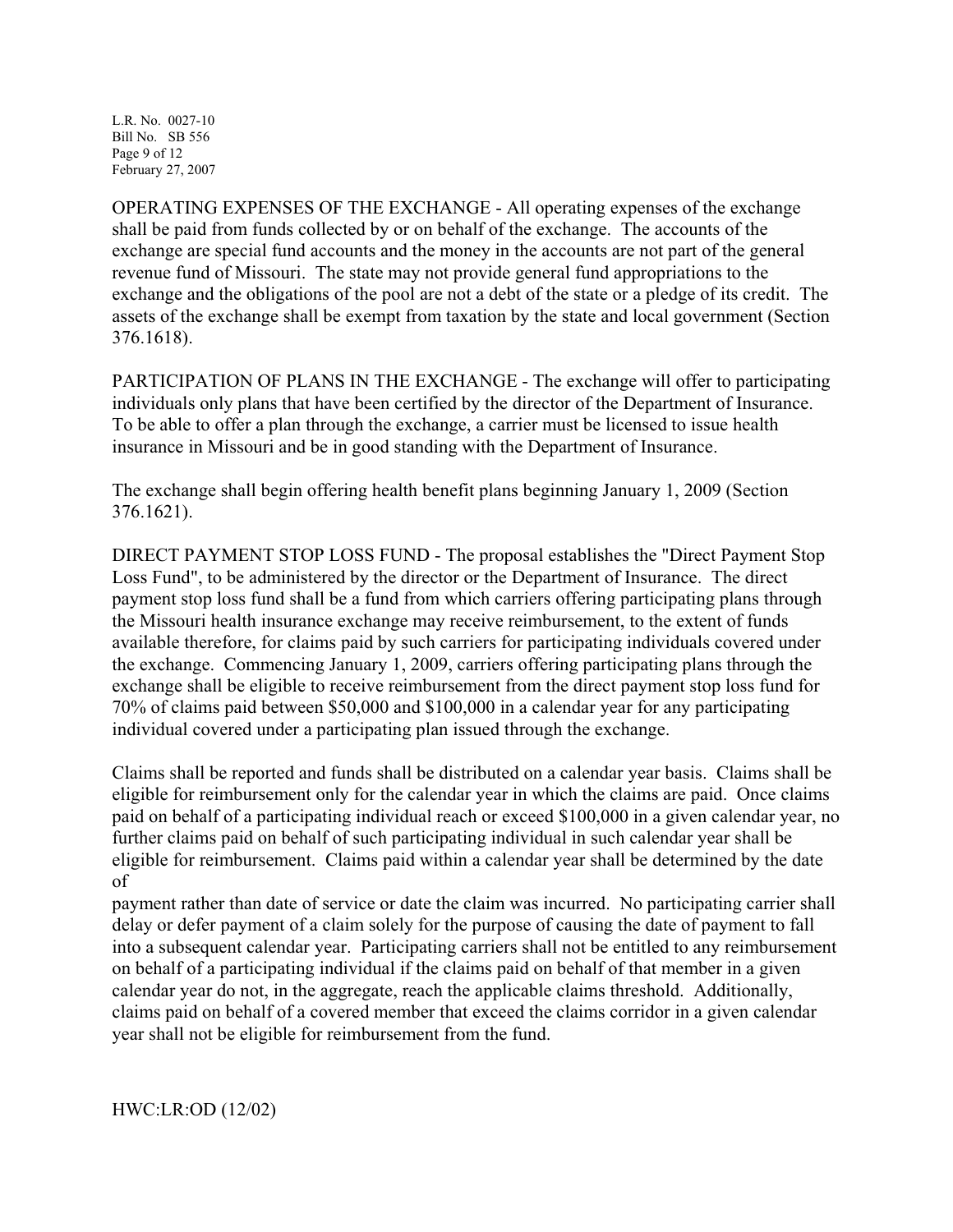L.R. No. 0027-10 Bill No. SB 556 Page 10 of 12 February 27, 2007

#### FISCAL DESCRIPTION (continued)

In the event that the total amount requested for reimbursement by all carriers for a calendar year exceeds funds available for distribution for claims paid by all carriers during that same calendar year, the director shall provide for the pro-rata distribution of the available funds. Each carrier shall be eligible to receive only such proportionate amount of the available funds as the individual carrier's total eligible claims paid bears to the total eligible claims paid by all carriers.

In the event that funds available for distribution for claims paid by all carriers during a calendar year exceeds the total amount requested for reimbursement by all carriers during that same calendar year, any excess funds shall be carried forward and will not affect monies appropriated for the direct payment stop loss fund in the next calendar year.

Under the proposal, the director must submit an annual report to the General Assembly evaluating the effectiveness of the direct stop loss fund. The report shall include any recommendations that the director deems relevant. The report, however, shall contain recommendations whether the reinsurance threshold or attachment point delineated in this section shall be lowered and the reinsurance corridor be expanded to lower premium costs and assist carriers with combating adverse selection or whether the threshold should be increased in order to protect the solvency of the fund (Section 376.1642).

STATEMENT OF COVERAGE FORM - This proposal requires all Missouri employers to annually file with the director of the Department of Insurance, Financial and Professional Regulation a form for each employee indicating the health insurance coverage status of the employee and his or her dependants. Similar requirements are made of self-employed individuals and the Department of Social Services with respect to individuals covered under governmental programs (Section 376.1850).

PERSONAL RESPONSIBILITY - The proposal also requires persons between the ages of 18 to 65 to offer proof of their ability to pay for medical care. They can either show proof of insurance as required in the statement of coverage provision or show proof of financial responsibility by presenting a bond in the amount of \$10,000 to the Department of Revenue or establishing an escrow account with the department in the same amount. If the director of the Department of Revenue receives information that a person has failed to pay a hospital or other medical claim,

the director shall establish an escrow account in the person's name and shall deposit in the account all moneys that may be payable from the state (overpayment of taxes, etc.) to that person. Alternatively, the director can obtain an order of attachment on the person's wages. The director may disburse moneys from the escrow account to pay for medical claims when the individual is not in compliance with the proposal. The proposal further provides that any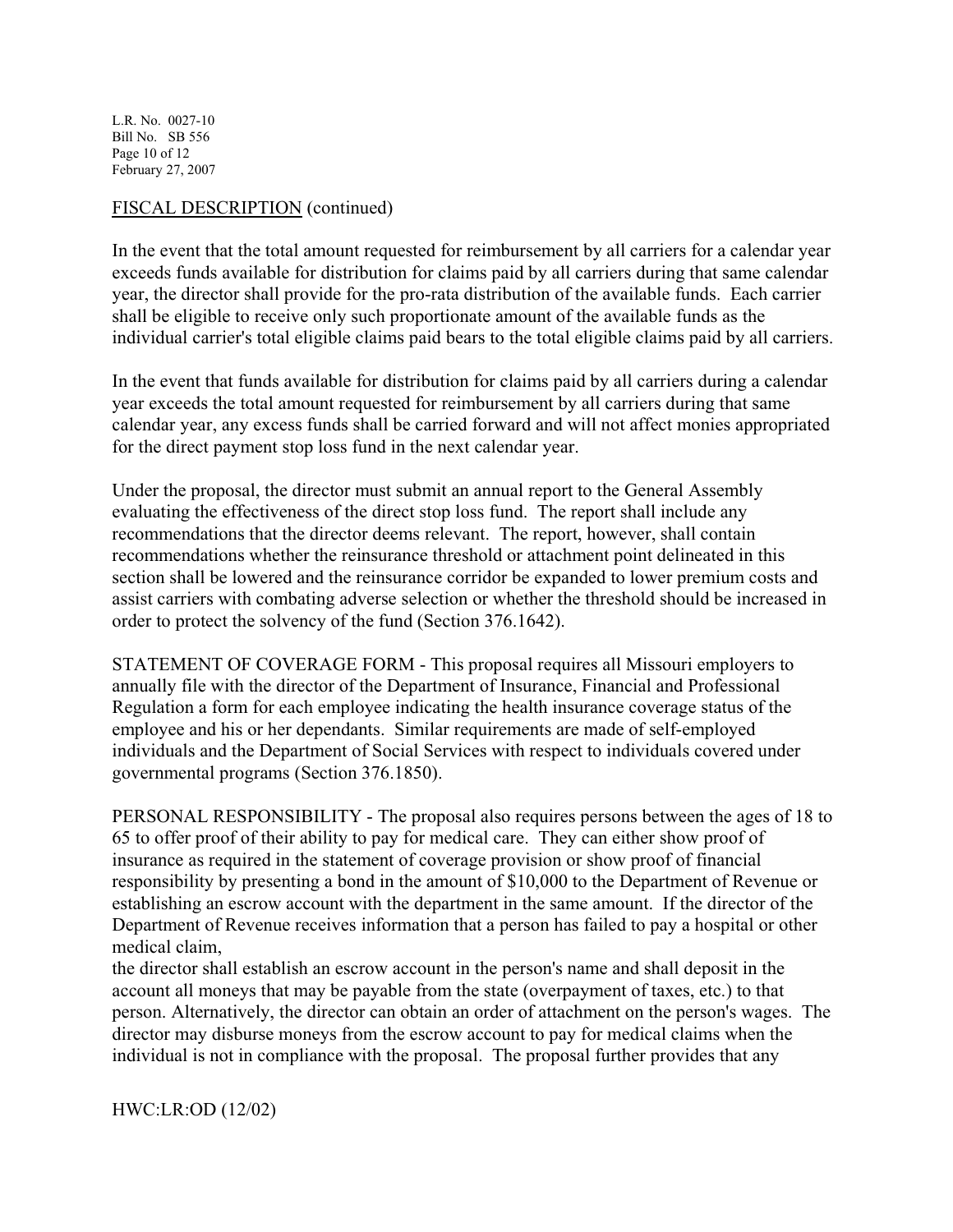L.R. No. 0027-10 Bill No. SB 556 Page 11 of 12 February 27, 2007

judgment payable by an individual to a health care provider for charges during a period that the individual failed to

#### FISCAL DESCRIPTION (continued)

maintain financial responsibility shall include an order permitting the attachment of the person's wages to satisfy the judgment. The proposal allows health care providers to file a claim with the director through an administrative process to receive moneys from the escrow account or to seek a garnishment action (Section 376.1852).

This legislation is not federally mandated, would not duplicate any other program and would not require additional capital improvements.

#### SOURCES OF INFORMATION

Office of Attorney General Office of Administration - Administrative Hearing Commission Division of Accounting Missouri Department of Transportation Department of Insurance, Financial and Professional Regulation Department of Mental Health Department of Health and Senior Services Department of Labor and Industrial Relations Department of Revenue Department of Social Services Department of Public Safety - Director's Office Missouri State Highway Patrol Office of the Governor Missouri Consolidated Health Care Plan Missouri Department of Conservation Office of State Auditor Missouri Senate Office of Secretary of State Office of State Treasurer